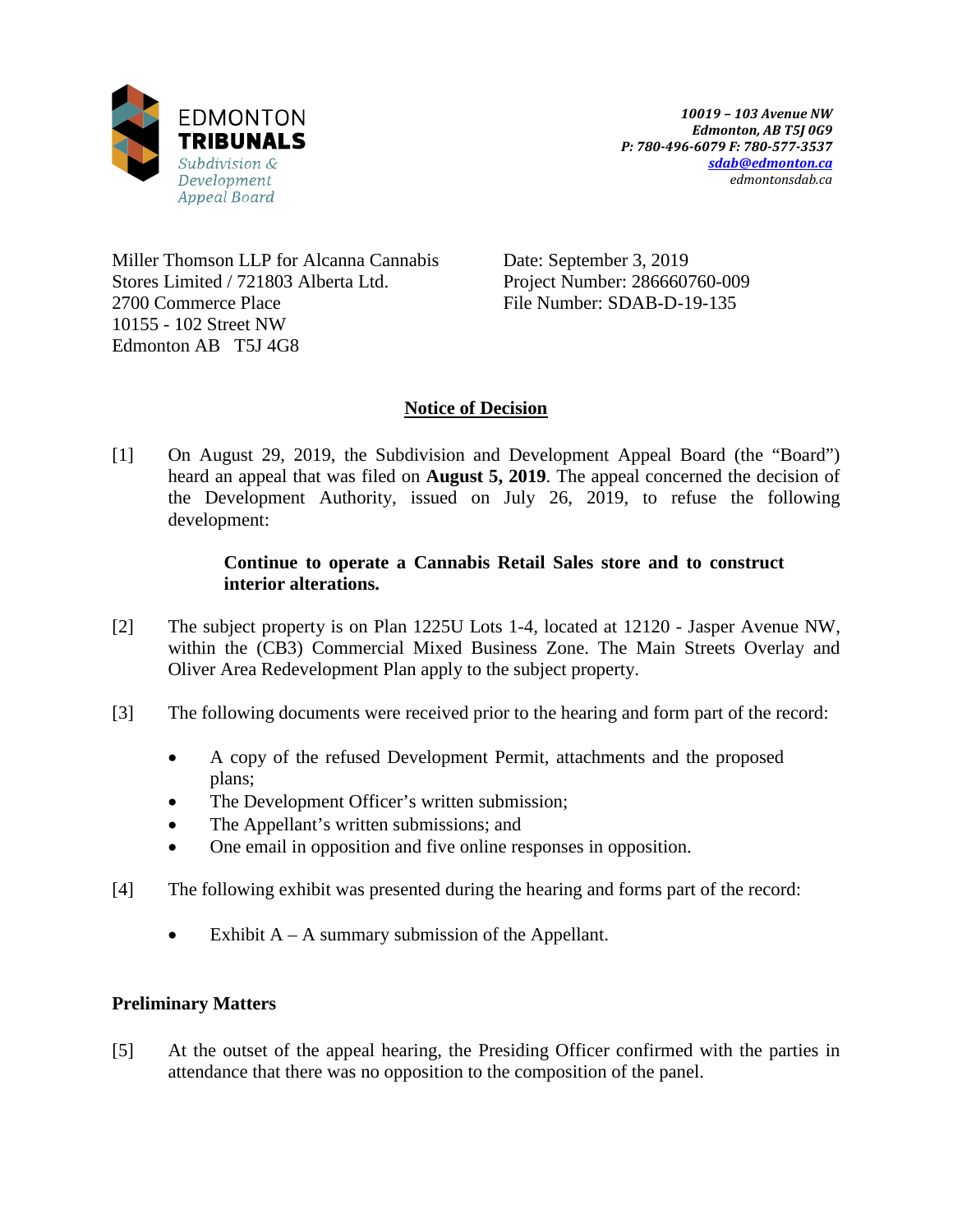- [6] The Presiding Officer outlined how the hearing would be conducted, including the order of appearance of parties, and no opposition was noted.
- [7] The appeal was filed on time, in accordance with section 686 of the *Municipal Government Act*, RSA 2000, c M-26.

#### **Summary of Hearing**

- *i) Position of the Appellant, R. Noce, Miller Thomson LLP representing Alcanna Cannabis*
- [8] The Presiding Officer advised Mr. Noce that the Board had reviewed all submissions prior to the hearing and asked if anything had substantially changed from when this matter was originally heard on October 24, 2018 (SDAB-D-18-175). Mr. Noce confirmed that nothing has changed other than exterior and interior construction work is underway.
- [9] The previous SDAB-D-18-175 decision issued on November 8, 2018 conditioned that operations must commence within nine (9) months of the date of the issuance of the Development Permit. This was not possible due to the moratorium on issuing cannabis licences imposed by Alberta Gaming, Liquor and Cannabis. This moratorium has now been lifted.
- [10] Mr. Noce submitted a summary of his written presentation, marked *Exhibit A*.

### *ii) Position of the Development Officer, I. Welch*

[11] The Development Authority did not attend the hearing and the Board relied on Mr. Welch's written submission.

### **Decision**

- [12] The appeal is **ALLOWED** and the decision of the Development Authority is **REVOKED**. The development is **GRANTED** as applied for to the Development Authority, subject to the following **CONDITIONS:**
	- 1. The Cannabis Retail Sales shall include design elements that readily allow for natural surveillance to promote a safe urban environment, where applicable and to the satisfaction of the Development Officer, including the following requirements:
		- customer access to the store is limited to a storefront that is visible from the street other than a Lane, or a shopping centre parking lot, or mall access that allows visibility from the interior of the mall into the store;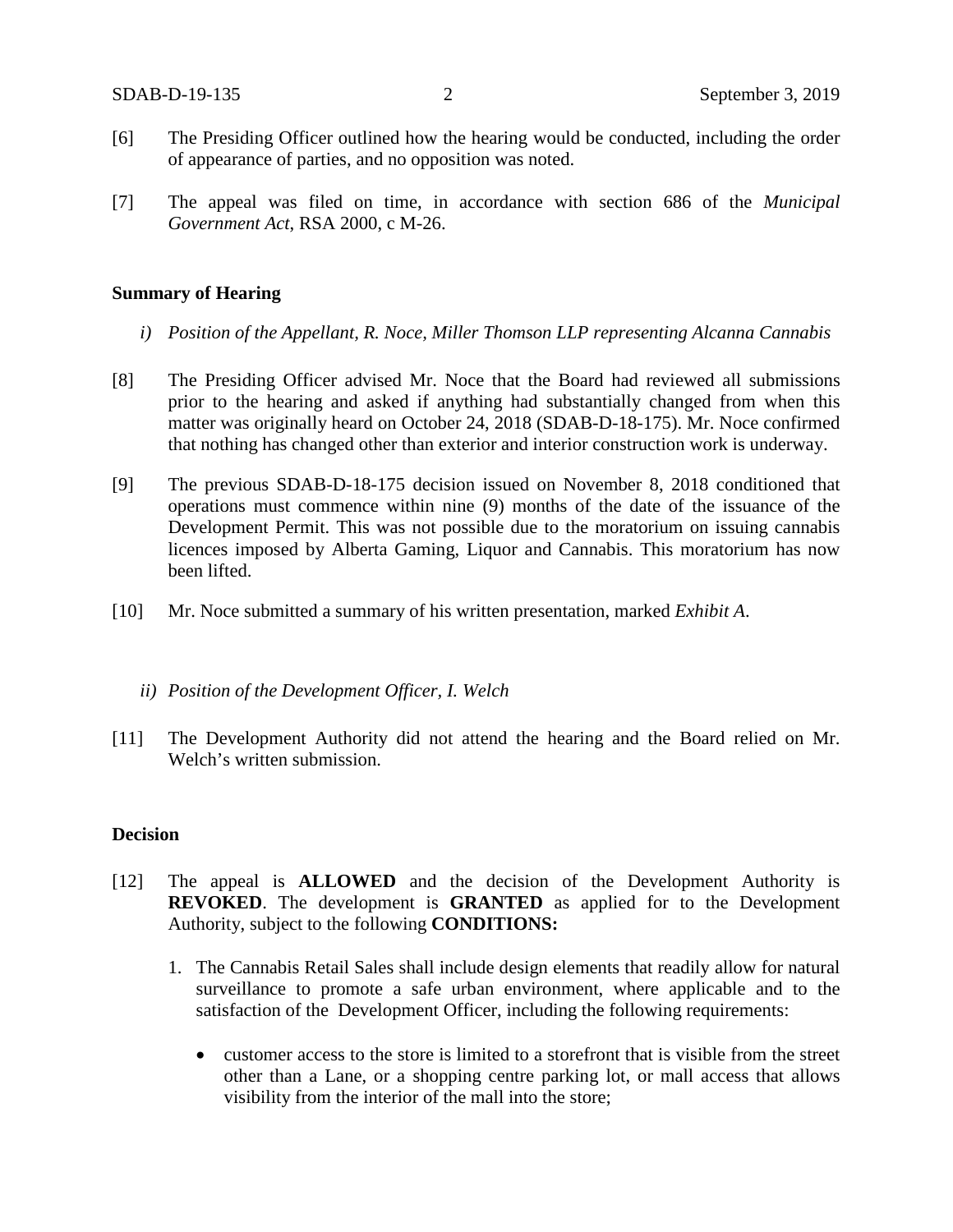- the exterior of all stores shall have ample transparency from the street;
- Any outdoor lighting shall be designed to ensure a well-lit environment for pedestrians and illumination of the property; and
- Landscaping shall be low-growing shrubs or deciduous trees with a high canopy at maturity to maintain natural surveillance.
- 2. Exterior lighting shall be developed to provide a safe lit environment in accordance with Sections 51 and 58 and to the satisfaction of the Development Officer.
- 3. Any outdoor lighting for any development shall be located and arranged so that no direct rays of light are directed at any adjoining properties, or interfere with the effectiveness of any traffic control devices. (Reference Section 51 of the Edmonton Zoning Bylaw 12800).
- [13] In granting the development, the following variance to the *Edmonton Zoning Bylaw* is allowed:
	- 1. The minimum required separation distance requirement from public lands (Grant Notley Park) per section 70(3) is varied to allow a deficiency of 20 metres, thereby decreasing the minimum required separation distance to 80 metres.

### **Reasons for Decision**

- [14] Cannabis Retail Sales is a Permitted Use in the (CB3) Commercial Mixed Business Zone. The only issue before the Board is that the proposed development is 80 metres away from public lands, instead of the required 100 metres separation distance as set out in the *Edmonton Zoning Bylaw* per section 70(3).
- [15] The Appellants seek a variance from that development regulation. The Board grants the variance, and does so for the following reasons:
	- a) The subject site is large and there is significant on-site parking that causes the actual retail location to be further away from the public lands than the actual site boundary would indicate.
	- b) The subject site is separated from the public lands by Jasper Avenue, a six lane arterial road, which creates a significant barrier between the subject site and the public lands that are at issue.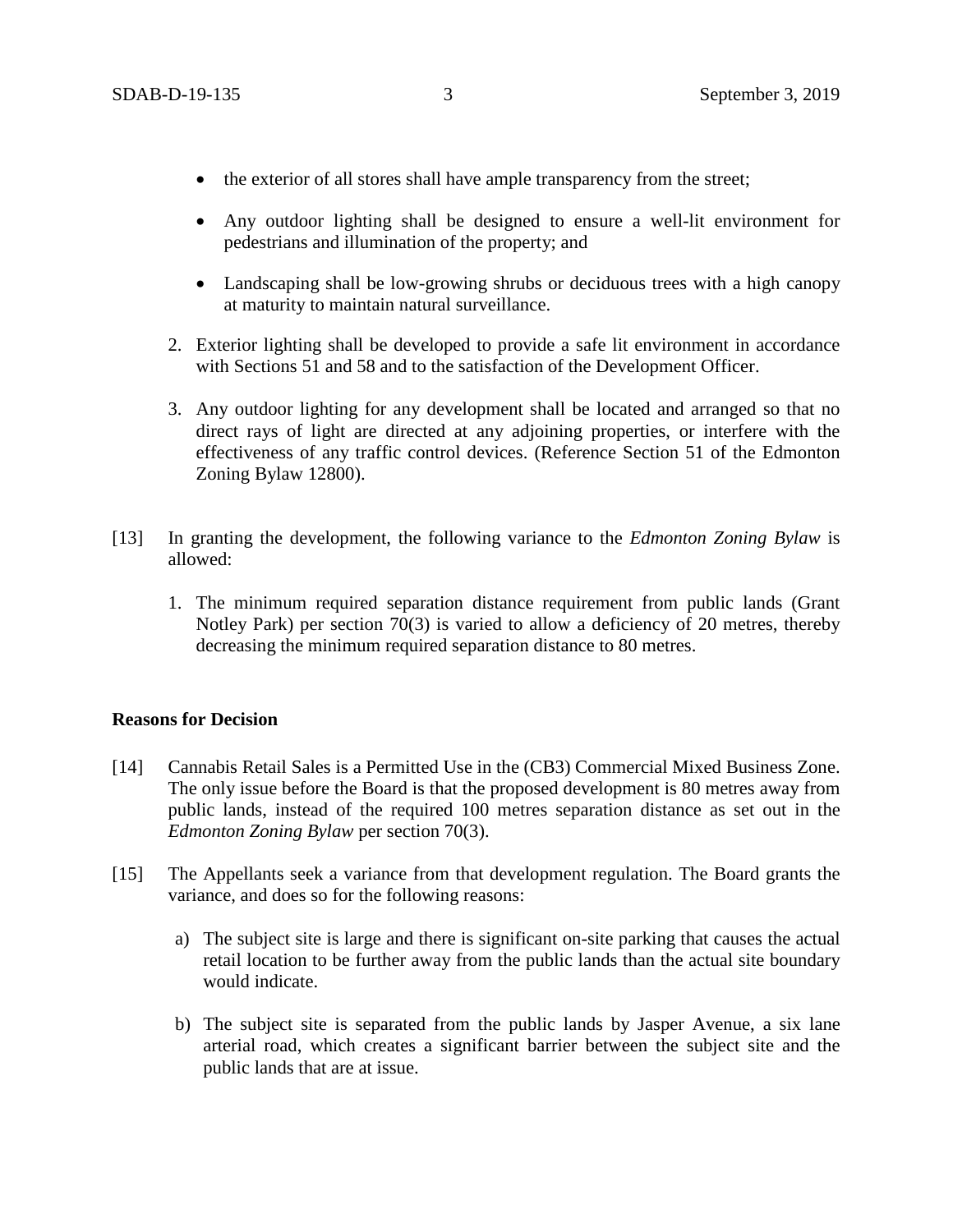- c) The public lands at issue are not easily accessed by pedestrians from the subject site due to the interposition of highly developed private property between the subject site and the public lands, reducing the likelihood that the customers of the proposed development would walk to the public lands and consume cannabis on the public lands. It is actually 294 metres from the Cannabis Retail Sales building to find the first access point to the ravine park system.
- d) The public lands are not visible from the subject site.
- e) The public lands located within the 100-metre radius from the subject site are not developed, contain no recreational facilities, but are in fact a heavily treed, steeply sloped ravine. It is not a location that would tend to attract any public congregation.
- [16] Nothing has changed substantially since October 24, 2018, the date this matter was originally heard by this Board, other than the fact that construction is now underway. It would be unfair to the Appellants, who proceeded with construction based on an approved permit (SDAB-D-18-175), to deny this appeal. The Appellants were delayed from commencing operations within the conditioned nine (9) months through no fault of their own.
- [17] No one appeared at the hearing to oppose the development. The Board acknowledges the receipt of six objections; however, these objections echoed the concerns that were received at the October 24, 2018 hearing and dealt with a general discomfort to Cannabis Retail Sales in general.
- [18] For these reasons, the Board concludes that granting the variance will not unduly interfere with the amenities of the neighbourhood nor materially interfere with or affect the use, enjoyment or value of neighbouring parcels of land.

Mr. B. Gibson, Presiding Officer Subdivision and Development Appeal Board

Board Members in Attendance: Ms. K. Cherniawsky, Mr. V. Laberge, Ms. M. McCallum, Ms. E. Solez

cc: Development & Zoning Services – Mr. I. Welch / Mr. H. Luke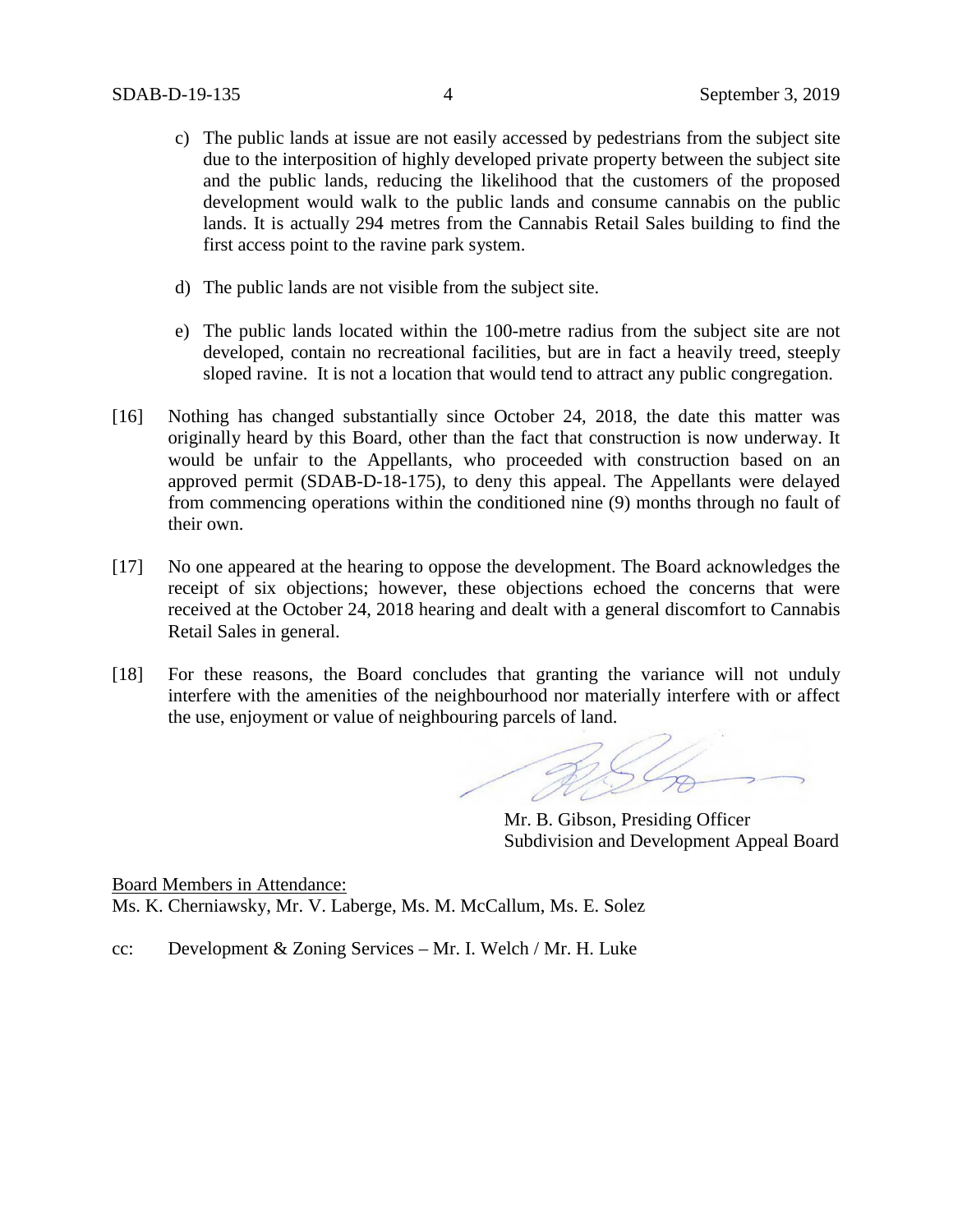### **Important Information for the Applicant/Appellant**

- 1. This is not a Building Permit. A Building Permit must be obtained separately from the Sustainable Development Department, located on the 2nd Floor, Edmonton Tower, 10111 – 104 Avenue NW, Edmonton, AB T5J 0J4.
- 2. Obtaining a Development Permit does not relieve you from complying with:
	- a) the requirements of the *Edmonton Zoning Bylaw*, insofar as those requirements have not been relaxed or varied by a decision of the Subdivision and Development Appeal Board,
	- b) the requirements of the *Alberta Safety Codes Act*,
	- c) the *Alberta Regulation 204/207 – Safety Codes Act – Permit Regulation*,
	- d) the requirements of any other appropriate federal, provincial or municipal legislation,
	- e) the conditions of any caveat, covenant, easement or other instrument affecting a building or land.
- 3. When an application for a Development Permit has been approved by the Subdivision and Development Appeal Board, it shall not be valid unless and until any conditions of approval, save those of a continuing nature, have been fulfilled.
- 4. A Development Permit will expire in accordance to the provisions of section 22 of the *Edmonton Zoning Bylaw, Bylaw 12800*, as amended.
- 5. This decision may be appealed to the Alberta Court of Appeal on a question of law or jurisdiction under section 688 of the *Municipal Government Act*, RSA 2000, c M-26. If the Subdivision and Development Appeal Board is served with notice of an application for leave to appeal its decision, such notice shall operate to suspend the Development Permit.
- 6. When a decision on a Development Permit application has been rendered by the Subdivision and Development Appeal Board, the enforcement of that decision is carried out by the Sustainable Development Department, located on the 2nd Floor, Edmonton Tower, 10111 – 104 Avenue NW, Edmonton, AB T5J 0J4.

*NOTE: The City of Edmonton does not conduct independent environmental checks of land within the City. If you are concerned about the stability of this property for any purpose, you should conduct your own tests and reviews. The City of Edmonton, when issuing a development permit, makes no representations and offers no warranties as to the suitability of the property for any purpose or as to the presence or absence of any environmental contaminants on the property.*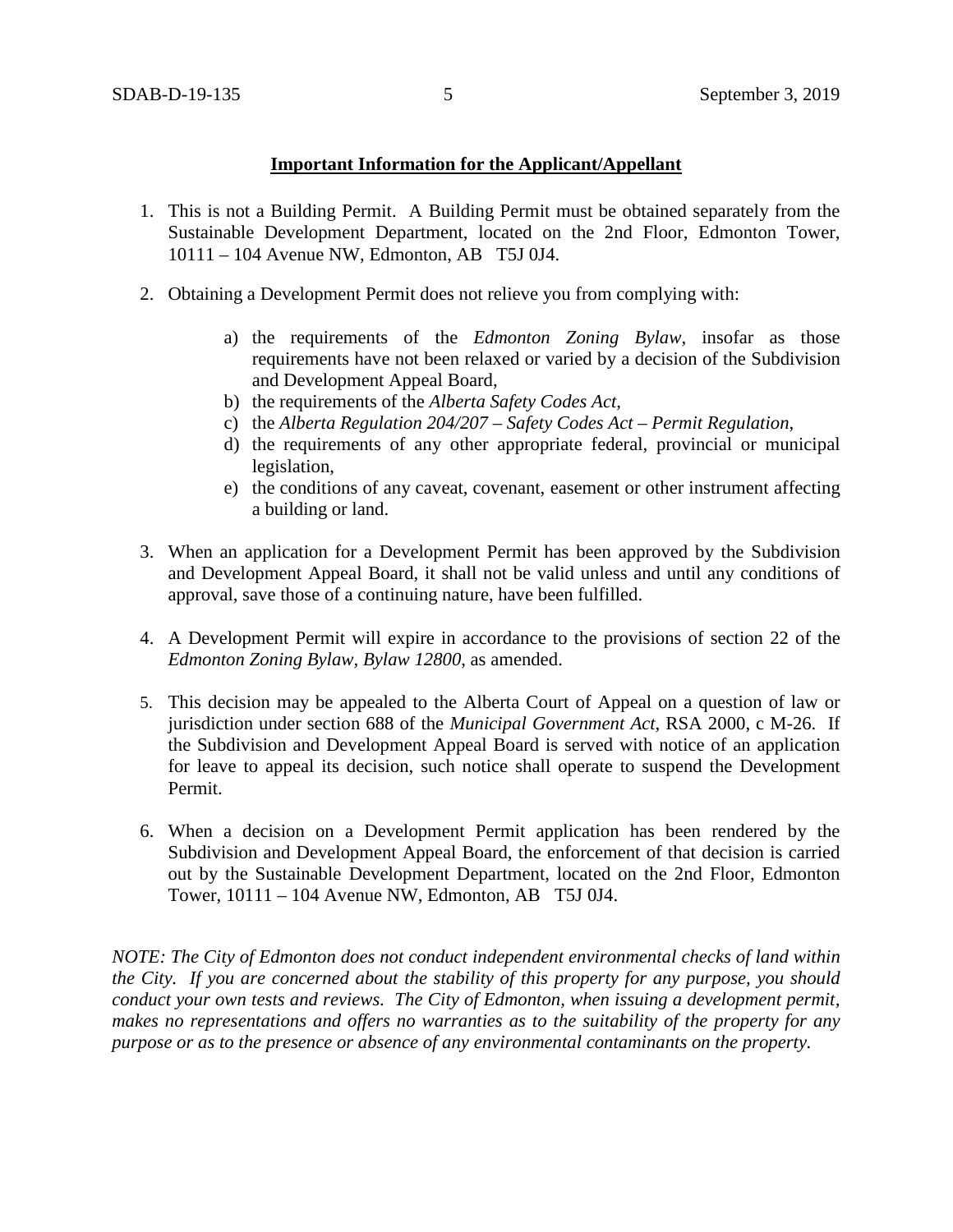

Winter's Restaurant & Lounge 10650 Winterburn Road NW Edmonton AB T5S 1T7

Date: September 3, 2019 Project Number: 272466799-001 File Number: SDAB-D-19-136

# **Notice of Decision**

[1] On August 29, 2019, the Subdivision and Development Appeal Board (the "Board") heard an appeal that was filed on **July 3, 2019**. The appeal concerned the decision of the Development Authority, issued on June 17, 2019, to refuse the following development:

# **Construct an outdoor patio (54m2), accessory to an existing Bar and Neighbourhood Pub (Winters Lounge)**

- [2] The subject property is on NE-1-53-26-4, located at 10630 Winterburn Road NW, within the (CNC) Neighbourhood Convenience Commercial Zone and the (RMH) Mobile Home Zone. The subject development is located at 10650 – Winterburn Road NW, within the (CNC) Neighbourhood Convenience Commercial Zone. The Winterburn Industrial Area Structure Plan applies to the subject property.
- [3] The following documents were received prior to the hearing and form part of the record:
	- A copy of the refused Development Permit and the proposed plans;
	- The Development Officer's written submission;
	- The original appeal submission; and
	- One online response (neutral).

# **Preliminary Matters**

- [4] At the outset of the appeal hearing, the Presiding Officer confirmed with the parties in attendance that there was no opposition to the composition of the panel.
- [5] The Presiding Officer outlined how the hearing would be conducted, including the order of appearance of parties, and no opposition was noted.
- [6] The appeal was filed on time, in accordance with section 686 of the *Municipal Government Act*, RSA 2000, c M-26.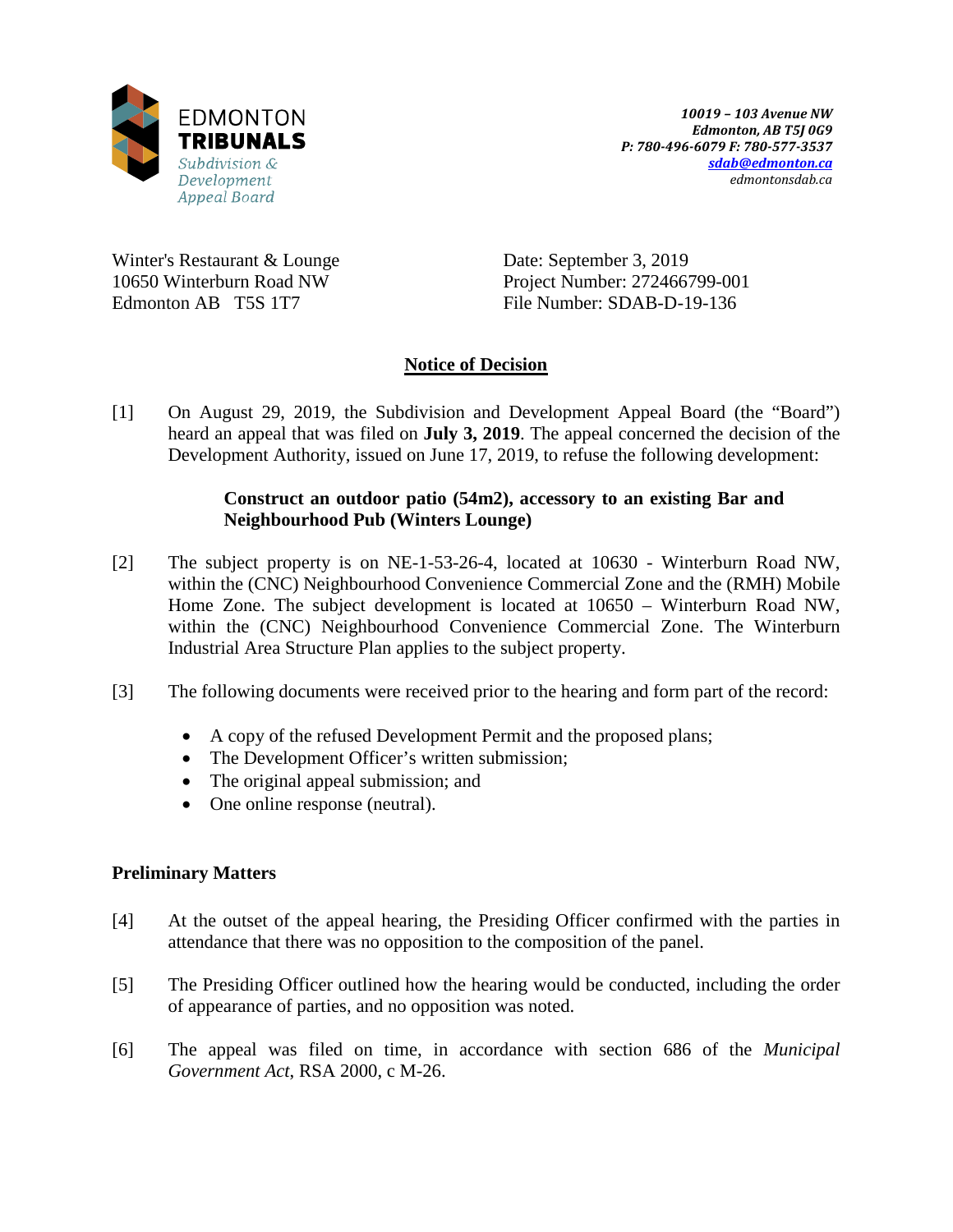## **Summary of Hearing**

- *i) Position of the Appellant, Winter's Restaurant and Bar ("Winter's")*
- [7] Ms. M. Frost appeared to represent the Appellant. She has worked at this establishment for the past 15 years and is of the understanding that the outdoor patio has existed for at least 30 years.
- [8] It is policy that the outdoor patio is closed by 10:00 p.m.
- [9] Winter's has a mutually beneficial relationship with the day care next door. The restaurant occasionally provides free pizza for the day care and helps keep the outdoor back area clean for the children. The day care closes at 6:00 p.m. which frees up additional parking spaces for their establishment in the evening.
- [10] Ms. Frost is only aware of one complaint during the time she has been there and she dealt with it immediately.
- [11] As 90 percent of the customers are from the mobile home zone many patrons walk to the establishment.
- [12] Ms. Frost provided the following responses to questions from the Board:
	- a) She is aware that the original permit (DAB/88-708) allowed a capacity of 166 occupants but this capacity has never been reached. There may be a total of 40 occupants in the restaurant and bar at the busiest time. Ms. Frost confirmed she is not looking for an increase to the maximum permitted capacity of 166.
	- b) Most of the patrons are regulars. Last weekend, at the busiest time, there were 33 occupants in the bar.
	- c) There are only four tables on the outdoor patio with seating for 20 people. There are no lights and there is no music system. She reiterated that the outdoor patio is closed by 10:00 p.m.
	- d) The only complaint Ms. Frost is aware of relating to the outdoor patio is one phone call last winter that was resolved.
	- e) There has never been a parking issue and there are 20 to 30 vacant parking spaces at any given time. The only time the parking lot is busy is when the stalls are taken up by school buses.
	- f) Many locals walk to the establishment.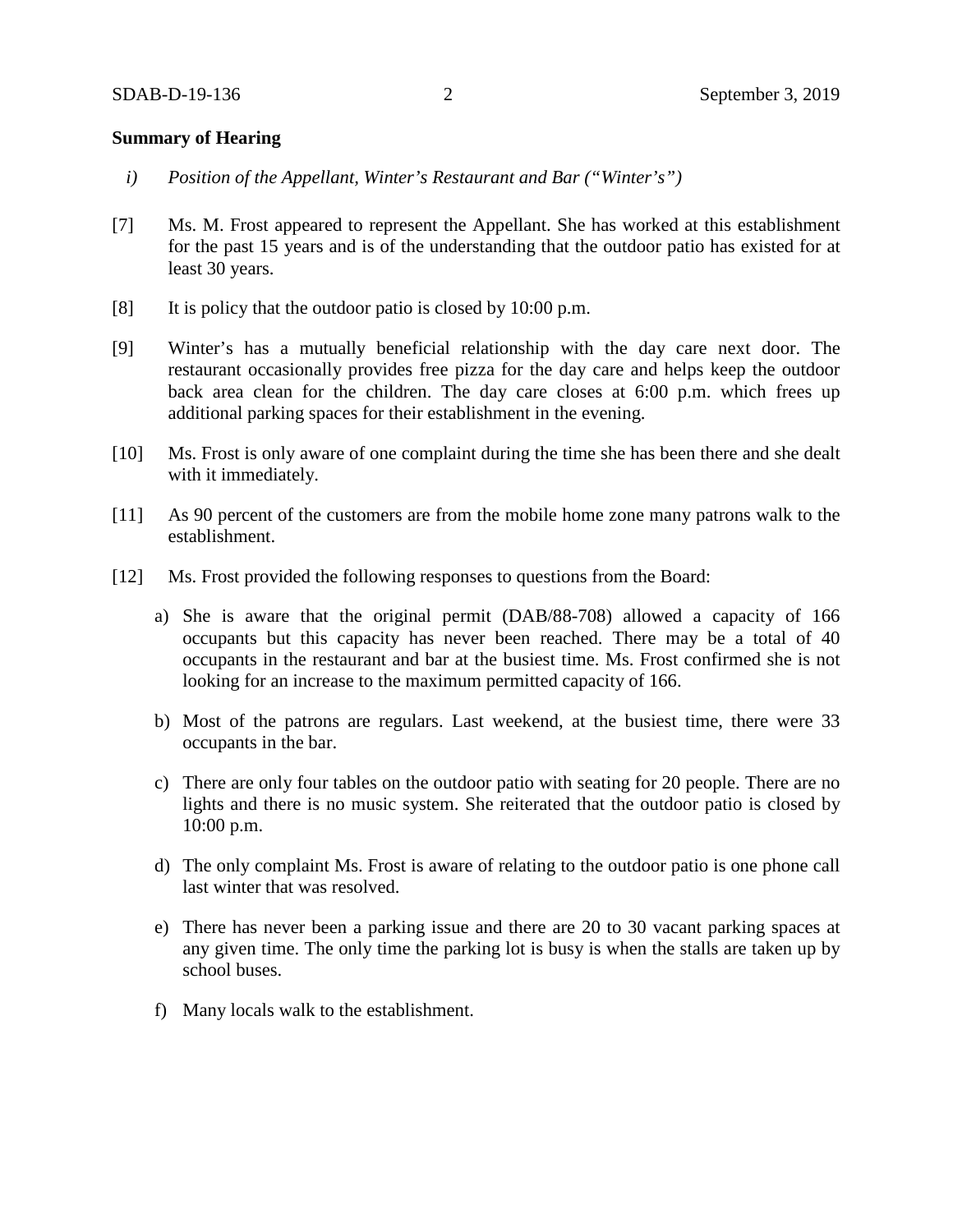- *ii) Position of the Development Officer, P. Adams*
- [13] The Development Authority did not attend the hearing and the Board relied on Mr. Adams' written submission.

### **Decision**

- [14] The appeal is **ALLOWED** and the decision of the Development Authority is **REVOKED**. The development is **GRANTED** as applied for to the Development Authority, subject to the following **CONDITION:**
	- 1. The total permitted occupancy of the bar and restaurant is 166 as per the previously approved SDAB Decision (DAB/88-708).
- [15] In granting the development, the following variances to the *Edmonton Zoning Bylaw* are allowed:
	- 1. The requirement that the outdoor patio cannot be directly facing and abutting the (RMH) Mobile Home Zone pursuant to Section 90(1) is waived.
	- 2. The minimum required number of 68 parking spaces pursuant to Section 54.2, Schedule  $1(A)(14)$  is varied to allow a deficiency of 14 parking spaces, thereby decreasing the minimum required number of parking spaces to 54.

### **Reasons for Decision**

- [16] On March 8, 1989 the Board approved a development to "Change the use of a minor eating and drinking establishment (100 seats) to a major eating and drinking establishment (166 seats with dance floor) and construct interior alterations" (DAB/88- 708). That decision was never appealed and is final despite this development being neither a Permitted nor a Discretionary Use. The same parties are involved today and the Appellants confirmed they are not seeking a change to the scope of use and are not seeking to increase the number of occupants above 166. The Board has added a condition confirming the scope of the permit approved by the Board in 1989.
- [17] The proposed outdoor patio requires two variances. The Board allows these variances for the following reasons:
	- 1. The outdoor patio has been in existence for more than 30 years.
	- 2. Only one complaint has ever been received which was dealt with immediately.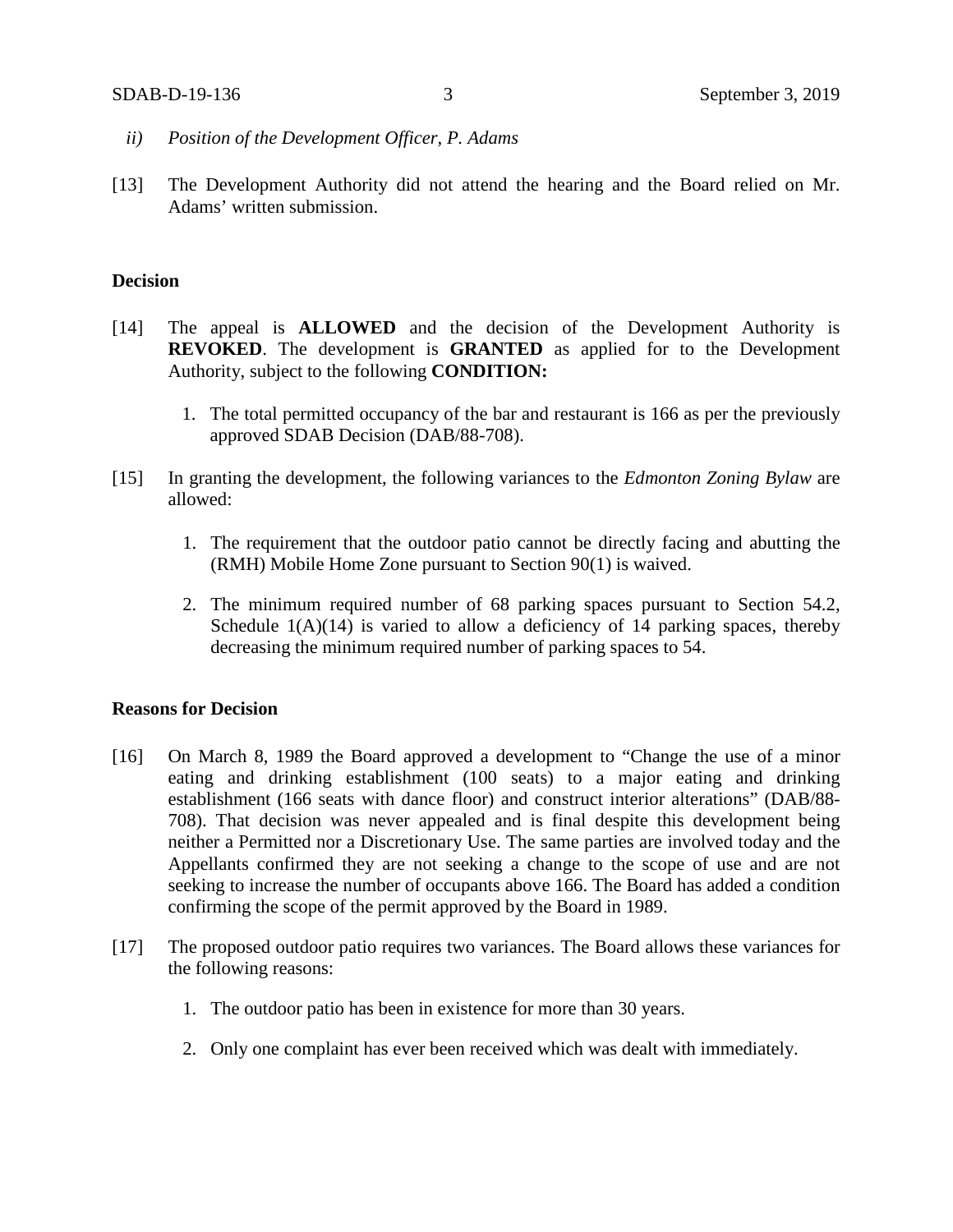- 3. The adjacent day care and the subject development are complementary uses within the community and the two businesses share parking spaces.
- 4. The parking requirement is based on the public space within the establishment. Based on the evidence provided, the total occupancy is always significantly under what is permitted. The business caters to the local community and people are within walking distance; therefore, fewer parking spaces are required.
- [18] There was no written opposition received and no one appeared at the hearing to oppose the proposed development.
- [19] Based on the above, the Board finds that granting the variances will not unduly interfere with the amenities of the neighbourhood nor materially interfere with or affect the use, enjoyment or value of neighbouring parcels of land.

Mr. B. Gibson, Presiding Officer Subdivision and Development Appeal Board

Board Members in Attendance: Ms. K. Cherniawsky, Mr. V. Laberge, Ms. M. McCallum, Ms. E. Solez

cc: Development & Zoning Services – Mr. P. Adams / Mr. H. Luke